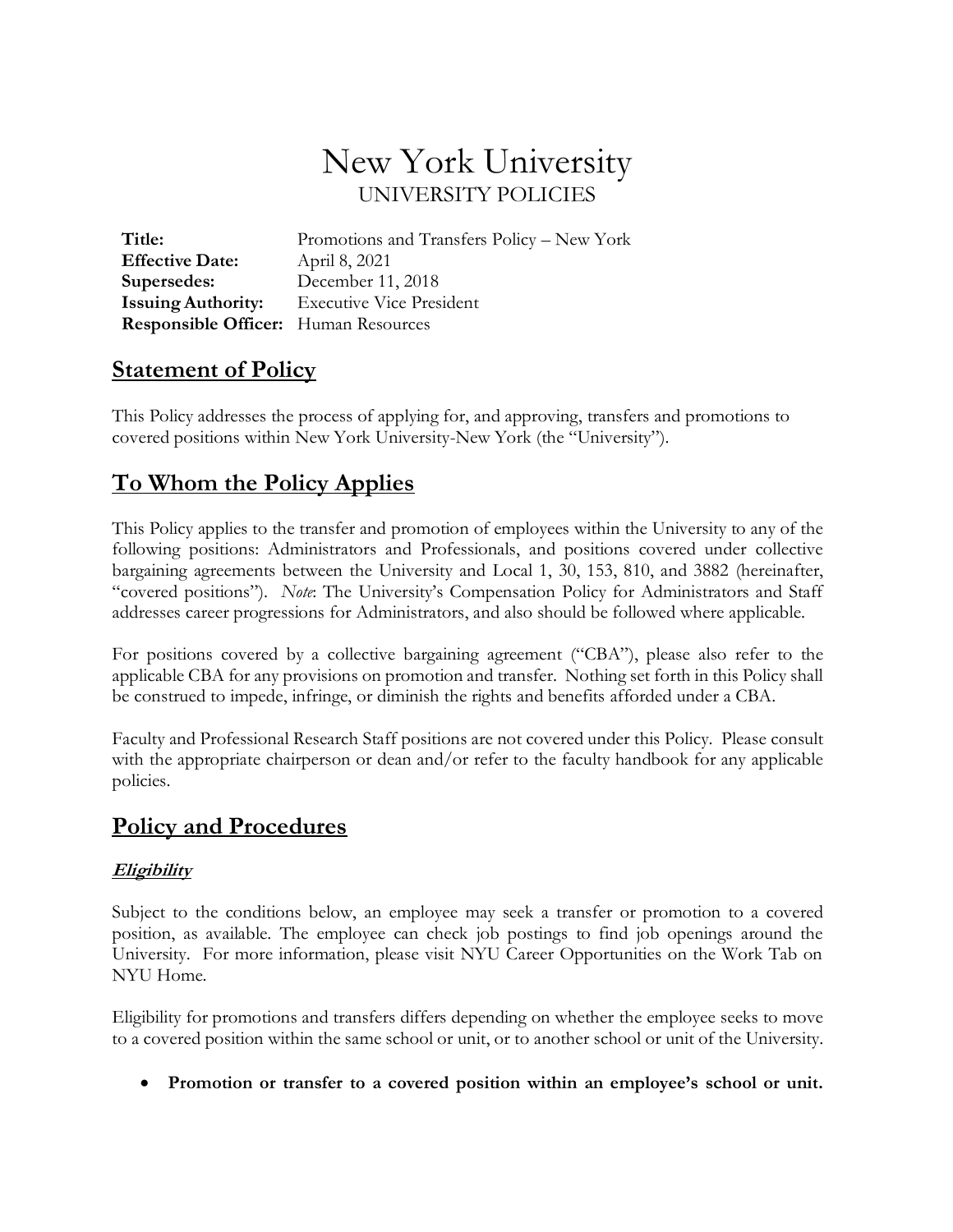An employee is eligible to apply at any time for a promotion or transfer to a covered position within their school or unit.

• **Promotion or transfer to a covered position with another school or unit.**

After completing one (1) year of service in their present job, an employee is eligible to apply for a promotion or transfer to a covered position in another school or unit. If and when the employee is transferred or promoted to another school or unit, they will be eligible to apply for a transfer or promotion to a covered position in another school or unit after completing one (1) year of service in the new position.

#### **Transfer and Promotion Process**

If the employee seeks a transfer/promotion to a covered position and meets the eligibility requirements set forth above, the transfer and promotion process works in the following way:

#### • **Interview**

The hiring department, HR Officer/HR Business Partner, or Talent Manager schedule interviews with selected candidates. With regard to employees covered under a CBA, please refer to the applicable CBA for any interviewing requirements (*see, e.g.*, CBA with Local 3882).

If, following the interview(s), the hiring department and employee choose to move forward with the hiring process, the hiring department shall adhere to the next steps below in the order of the following:

#### • **Compensation**

The HR Officer/HR Business Partner for the hiring unit shall consult with the Office of Global Compensation and obtain the appropriate approvals before proceeding with the process.

#### • **References**

The employee must inform their current supervisor that they are a candidate for transfer/promotion and authorize their prospective supervisor and/or the broader hiring department to check references with the current supervisor. As applicable, the HR Officer/HR Business Partner for the hiring unit also may contact the employee's current HR Officer/HR Business Partner for a reference.

As a matter of University policy, an employee's expression of interest in a transfer or promotional opportunity *within the University shall not adversely affect the status of their current employment.*

#### • **Pre-Offer**

Except as noted below, after the hiring department has determined the finalist for a covered position, it must seek approval from the hiring unit HR Officer/HR Business Partner (and,